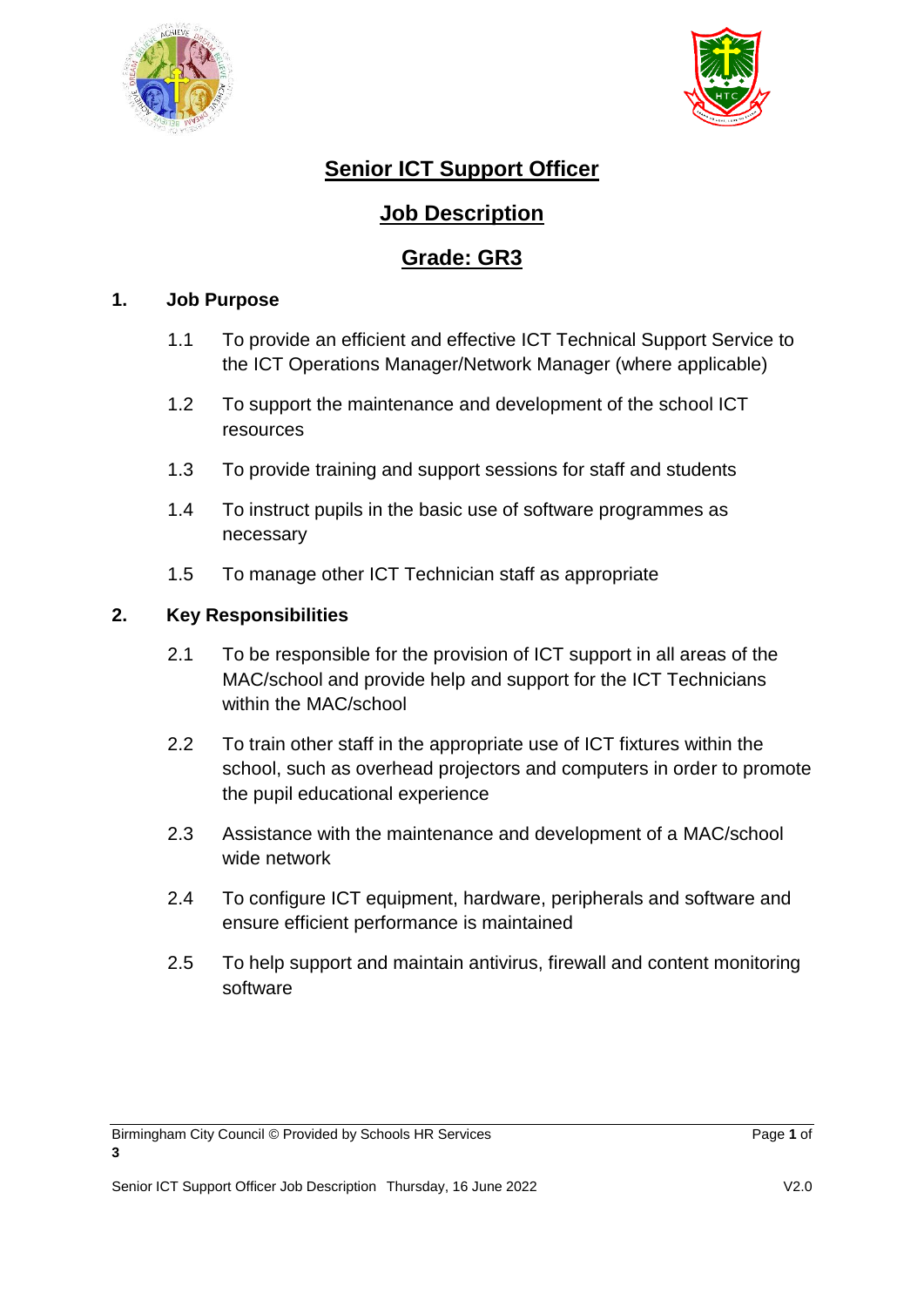- 2.6 To be responsible for the provision of ICT support in all areas of the MAC/school and provide help and support for the ICT Technicians within the MAC/school
- 2.7 Assistance with the maintenance and development of the MAC/school website and online platform
- 2.8 Faults:
	- 2.8.1 To monitor the network for any faults that may occur
	- 2.8.2 To help diagnose and resolve most network infrastructure software and hardware faults
	- 2.8.3 To help perform a range of maintenance, repairs and upgrades so avoid subsequent similar faults in the future.
	- 2.8.4 To help monitor that daily backup systems and disaster contingencies are in place in the event of such faults to minimise disruption
- 2.9 Provide support to classroom teachers during lessons including working with students and the delivery of some technical parts of lessons
- 2.10 Provide ICT support and training to support staff where necessary to enhance and improve the delivery of education within the MAC/school
- 2.11 Provide support for students in out of hours classes/extra-curricular time (within the employee's working day)
- 2.12 Administration:
	- 2.12.1 to record and monitor ICT equipment inventories throughout the MAC/school
	- 2.12.2 to record and monitor ICT requests for repair and advice in appropriate equipment use
	- 2.12.3 To ensure that all ICT equipment is security marked or has appropriate categorical numbering
	- 2.12.4 To ensure that all software is used in accordance with its authorised licence